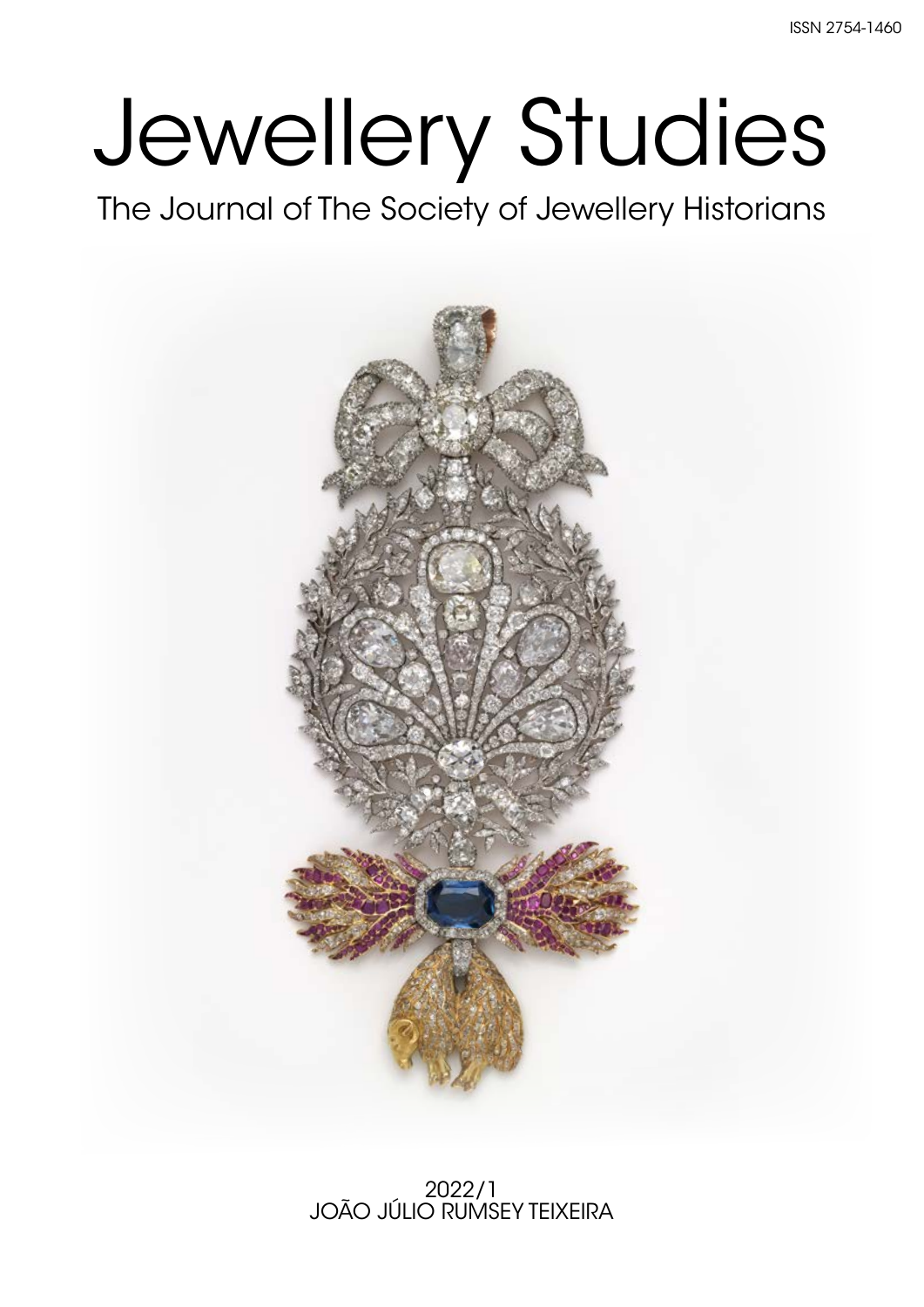#### Published by the Society of Jewellery Historians



The **Society of Jewellery Historians** is a Registered Charity: No.1151393, and a company limited by guarantee, No. 7032947, registered in England. The logo of the Society is the copyright of the Society and shall not be used if the Work is republished in any way other than as an unaltered pdf of the Work in this Publication.

The Society was formed in 1977 with the aim of stimulating the growing international interest in jewellery of all ages and cultures by publishing new research and by bringing together those interested in the subject, whether in a professional or private capacity. The membership includes archaeologists, museum specialists, collectors, art historians, dealers, gemmologists, practising jewellers and designers, scientists and conservators.

The Society runs a programme of lectures from September to June, inviting speakers from different disciplines and many parts of the world. The lectures are usually held in London at the Society of Antiquaries, Burlington House, Piccadilly, London W1V OHS, and are made available afterwards on the Society's website. In addition, the Society arranges a variety of other occasional events including international symposia on aspects of the history and technology of jewellery, study visits to museums, and private views of special exhibitions.

For full details visit the Society's website at: www.societyofjewelleryhistorians.ac.uk or write to: The Membership Secretary, The Society of Jewellery Historians, Scientific Research, The British Museum, London WC1B 3DG

1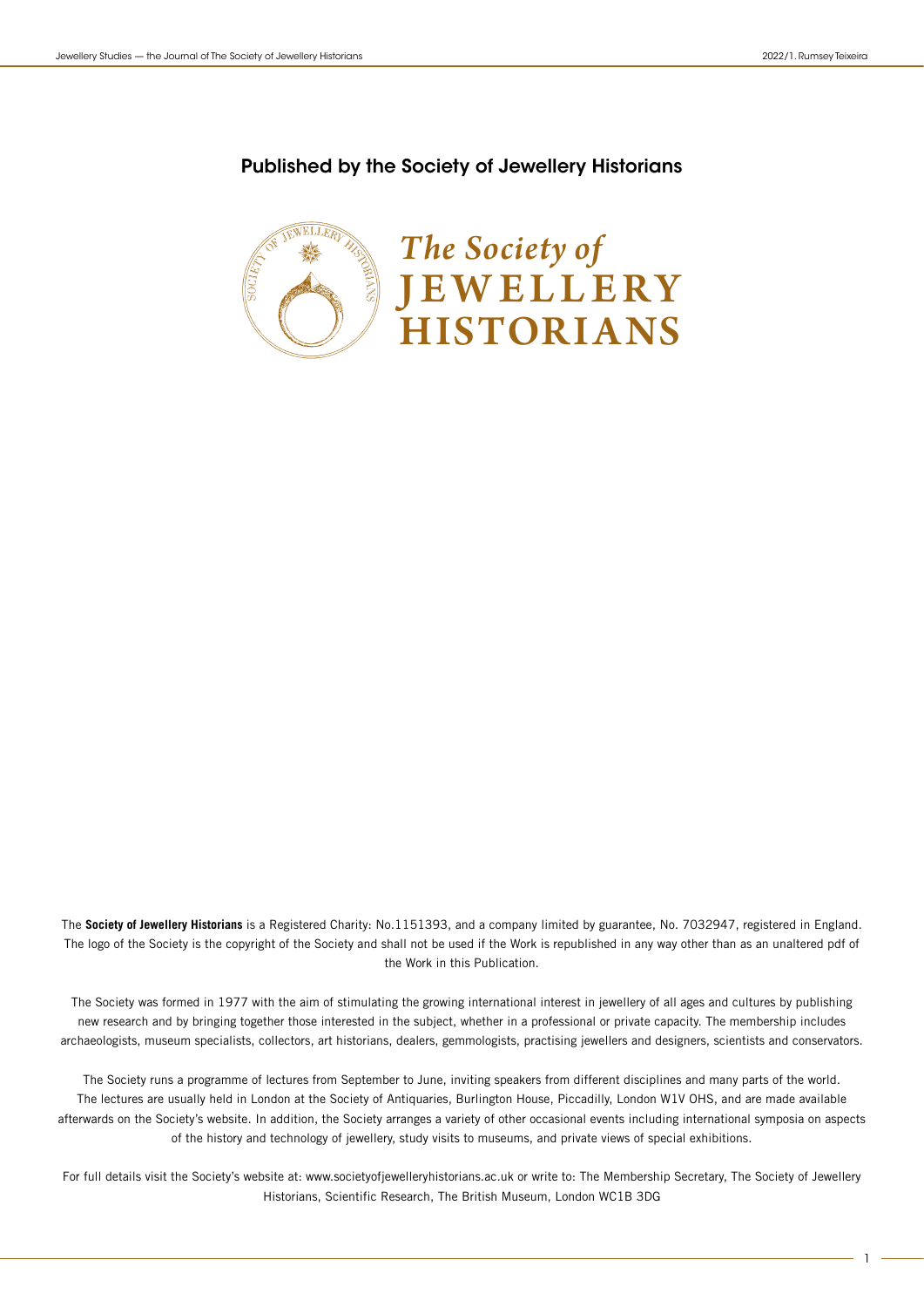# Jewellery Studies 2022/1

Editor: Susan La Niece

**Jewellery Studies** is the Journal of the Society of Jewellery Historians, and is the leading academic journal on the subject. Articles cover all aspects of jewellery from antiquity to the present day, and include related material from archives, technical data, gemmology and new discoveries on collections and designers. All papers published in **Jewellery Studies** are subject to peer review.

**Jewellery Studies** was published in hard copy form from 1977 to 2012, and has been an electronic publication since 2015. Articles published from December 2020 (2020/3) are Open Access. A full list of all articles published and information on how to access them is available on the Society's website at: www.societyofjewelleryhistorians.ac.uk/js\_online and /js\_printed

Articles from all issues of **Jewellery Studies** are available free of charge to members as pdf downloads from the website. Members, non-members and libraries can buy the hard copy volumes 2 to 12 online or from the Membership Secretary at membership@societyofjewelleryhistorians.ac.uk (with discount for SJH members).

> The Editor welcomes contributions of unpublished material on current research into all topics of jewellery history. See the Notes for Contributors at the end of this paper. Please email suggestions for articles to the Editor at js@societyofjewelleryhistorians.ac.uk

**Jewellery Studies** is designed by Doug Barned www.design-is.co.uk and published online in digital pdf format by The Society of Jewellery Historians.

The views expressed by authors in their articles published in **Jewellery Studies** are those of the contributors and not necessarily to be taken as those of the Editor or The Society of Jewellery Historians. It must be appreciated that some papers may represent work in progress.

© The Author retains the copyright in this article but has granted the Society of Jewellery Historians an irrevocable worldwide, royalty-free licence to publish this article in printed and electronic format and to include the article in electronic document-delivery services and databases. This article may only be reproduced in whole. The individual images or other elements cannot be used separately or in other contexts without any further necessary consents and permissions being obtained. The Author(s) have warranted that they have made every possible effort to obtain any necessary copyright permission in respect of images. If, however, there are any image copyright queries, then please contact the Author directly or via the Society, at js@societyofjewelleryhistorians.ac.uk.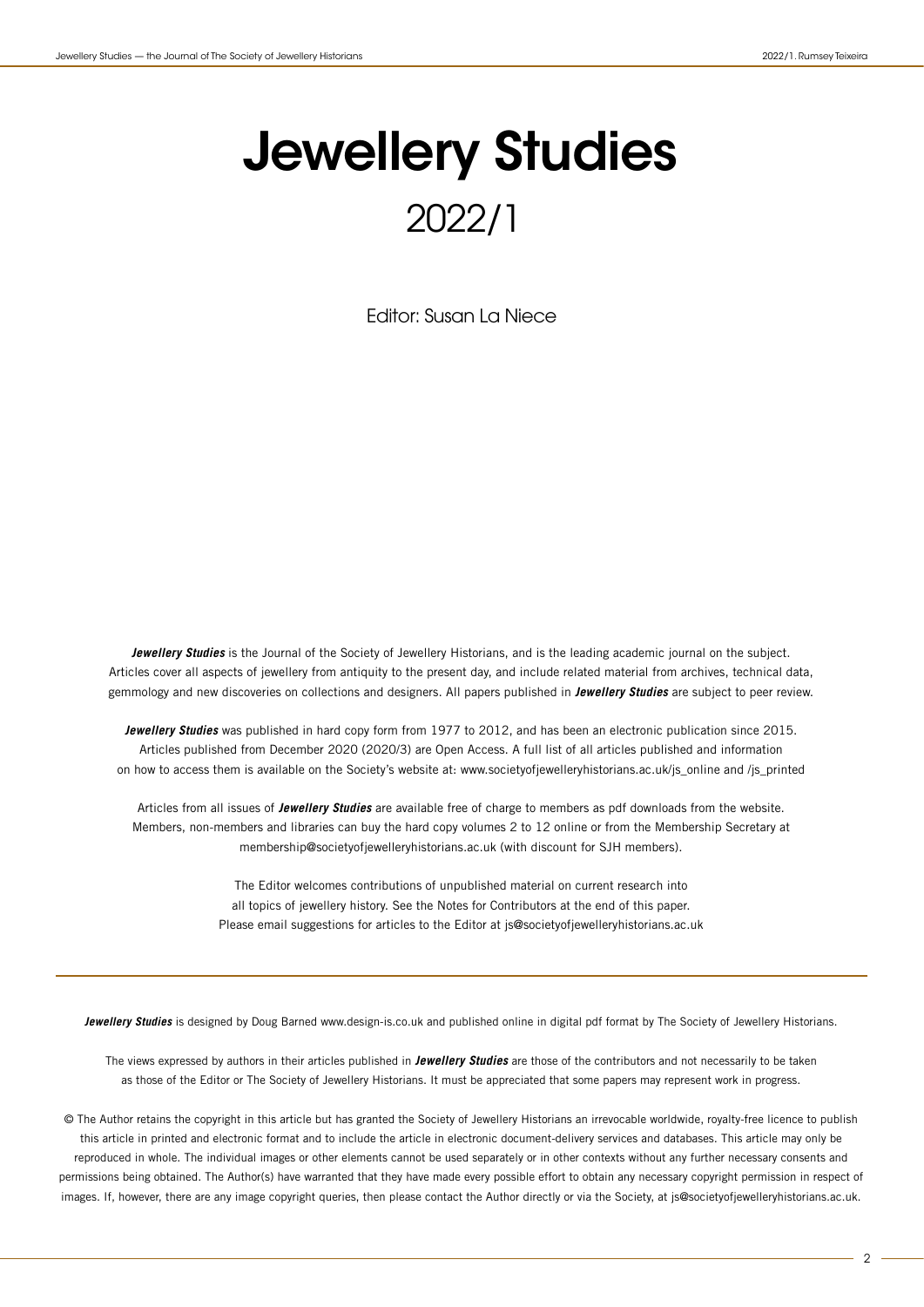# *Unveiling the long history of the massive diamond-set badge of the Order of the Golden Fleece of King D. João VI of Portugal*

#### KEYWORDS:

Portugal/royal/jewel/D. João VI/Brazilian diamond/Golden Fleece/ Museu do Tesouro Real/Palácio Nacional da Ajuda

https://www.societyofjewelleryhistorians.ac.uk/JSO\_2022\_1.pdf

JOÃO JÚLIO RUMSEY TEIXEIRA, G.D., born in Lisbon in 1988, worked as a volunteer at the Ajuda Palace before studying for a degree in the history of art at the Universidade Nova, Lisbon. He received a Graduate Diamonds diploma from GIA-London and spent ten years working in the Portuguese art auction trade, eight of those as the head of the jewellery and antique silver department of Veritas Art Auctioneers, Lisbon. Between 2009 and 2011, he also covered the art auction markets for  $L +$ arte magazine. In 2019 he joined the team of scholars responsible for the committee of the Royal Treasure Museum being built at the Ajuda Palace, specifically to carry out research on the history of the Portuguese Crown Jewels. In 2021 he was appointed curator of the Bank of Portugal's Museum of Money, in Lisbon, a position he recently resigned in order to accept a doctoral scholarship granted by the Portuguese Foundation for Science and Technology to further research and study Portuguese royal jewellery and its history.

jjrenteixeira@gmail.com



**Front cover:**

Badge of the Order of the Golden Fleece of King D. João VI of Portugal, c. 1800. Brilliant cut diamonds, rubies, sapphire, silver and gold. Palácio Nacional da Ajuda, Lisbon inv. 4774. 27x12,2x1.8 cm, 413.5 g © PNA/DGPC/ADF Luísa Oliveira

3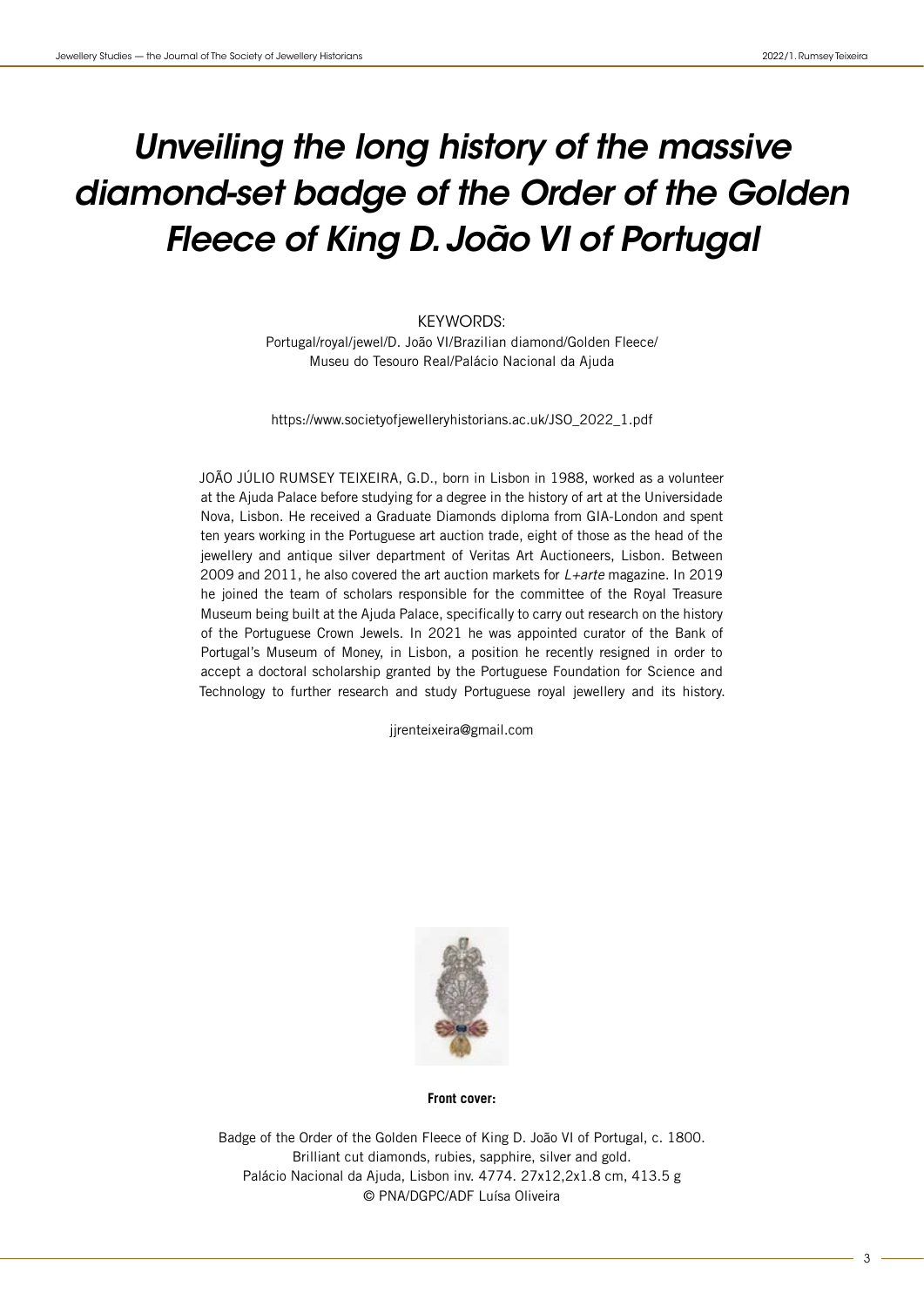# *Unveiling the long history of the massive diamond-set badge of the Order of the Golden Fleece of King D. João VI of Portugal*

# JOÃO JÚLIO RUMSEY TEIXEIRA

The diamond-set badge of the Golden Fleece was commissioned c. 1800, in a period of great political uncertainty, by D. João VI when he was still Prince Regent. It was a statement of one of the pillars of the Portuguese Crown's wealth – Brazilian diamond extraction. Set with more than 300 carats of Brazilian diamonds, some with delicate natural tints, this jewel miraculously remained intact for over two centuries and will be one of the highlights of the new Royal Treasure Museum at the Ajuda Palace (Palácio Nacional da Ajuda), Lisbon. The research published here was inspired and financed by the Associação Turismo de Lisboa as part of the work undertaken in preparation for the opening of the new Royal Treasure Museum. This is a study of jewels that had belonged to the Portuguese Crown, including those purchased by the Portuguese State in 1943 from the heirs of D. Miguel (1801-1866), younger son of D. João VI (1767-1826), whose attempts to usurp the Portuguese throne from his niece, D. Maria da Glória (1819-1853) ended in defeat and exile in May 1834. Although this collection of jewels has been well-known since the 1950s, scholarship on the topic had not been deeply revisited for decades. The approach intended by the committee of the new museum involved careful examination of the objects, combining gemmological analysis and assessment of the metal mounts with detailed study of the documentary sources in the Portuguese royal archives (Ribeiro ed. 2022).

Of the many jewels in this glittering collection that were the subject of research for the new museum, it was the spectacular badge of the Order of the Golden Fleece commissioned by D. João VI when he was Prince Regent that raised the most unexpected conclusions. Most information hitherto gathered about this piece turned out to be untrue or, at least, incomplete. Made around 1800, this remarkable jewel is believed to be the largest and most opulent surviving version of the badge of the Order of the Golden Fleece. With a height of 27 cm, it is set with diamonds weighing a total of more than 300 carats (fig. 1).

This article unpicks the 220 year history of this extraordinary jewel revealing the significant role it played in the complicated political world of the first half of the nineteenth century, and its seminal importance for the history of jewellery in Portugal at a time when this art was undergoing a period of especial brilliance.



Fig. 1.

Badge of the Order of the Golden Fleece of King D. João VI of Portugal, c. 1800. Brilliant cut diamonds, rubies, sapphire, silver and gold. Palácio Nacional da Ajuda, Lisbon inv. 4774. 27 x 12,2 x 1,8 cm, 413.5 g © PNA/DGPC/ADF Luísa Oliveira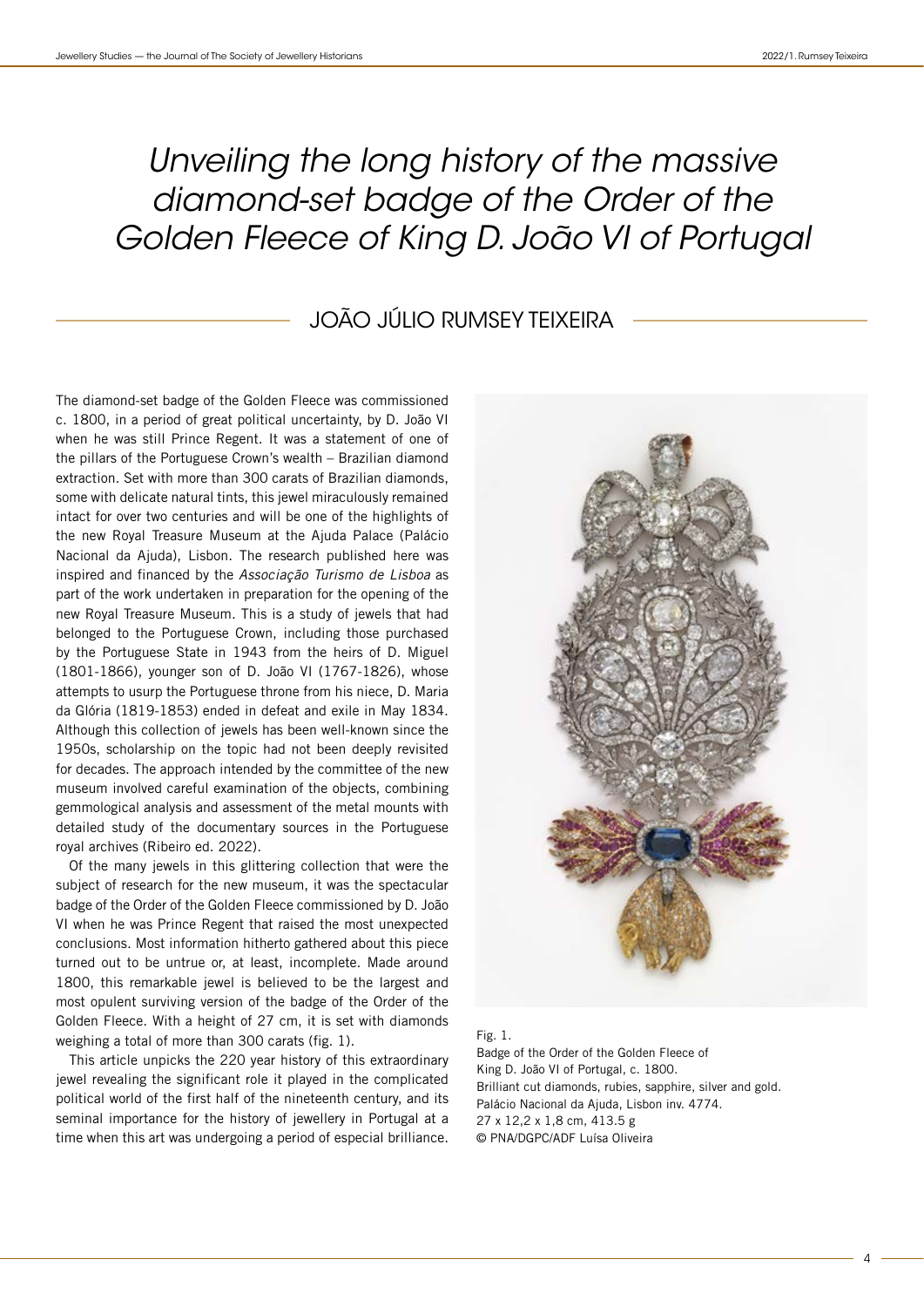## An exceptional jewel: history and myths

One of the most fascinating Portuguese royal jewels is the large badge of the Golden Fleece that had belonged to D. João VI (1767-1826). Not on permanent display to the public with most of the jewellery and goldsmiths' work once in the possession of the Portuguese Crown, the badge has nevertheless become a staple of Portugal's collective cultural memory thanks to the magnificent photographs published in all three editions of the catalogue of the exhibition Tesouros Reais held at the Palace between 16 July and 14 August 1991. These became the standard images of the jewel, published and republished, while the piece itself was seldom exhibited after 1991, and always in venues outside Portugal.

The modern narrative for the creation of this jewelled insignia was established at that time and has remained unchanged until now. The belief that the piece was made in 1790 by the goldsmith and gem-setter to the court, David Ambrósio Pollet (1745/6- 1822), rested on the 'evidence' of a single receipt by Pollet (Godinho 1992:  $153$ ).<sup>1</sup> The seemingly solid connection between Pollet and this jewel alleged by the 1790 receipt, has been accepted uncritically by subsequent scholars, both in Portugal and abroad, and this dating and attribution are to be found in all the standard reference works and catalogues where the piece appears. Current investigation has ruled out that connection, not only based on newly discovered documents, but also on material evidence: the 1790 receipt is not related to this badge, but to another, earlier and smaller.

The receipt concerns a payment to David Pollet on 10 May 1790 for two jewels made as '[a] birthday present for the Prince Our Lord [the future D. João VI]'. The jewels in question were a small sword in gold and diamonds, and a gem-set badge of the Golden Fleece. Fortunately, the composition of that badge is described in detail by Pollet in the document: it comprised 400 brilliant-cut diamonds totalling 34.08 carats, 102 small rubies and a 2.03 carat sapphire. However, the badge which survives in the Ajuda Palace Treasure is incomparably more opulent: the number of gems vastly exceeds the number listed for the jewel described in the receipt: around 1700 brilliant-cut diamonds totalling more than 300 carats, 190 rubies of different sizes and a 35.75 carat sapphire.<sup>2</sup>

The assumption that this receipt referred to the insignia now in the Ajuda Palace was mainly based on the date of the document, as it was around this time that Pollet was engaged in an important royal commission to design several magnificent jewelled badges of the Three United Portuguese Orders (Rumsey Teixeira 2021).

The discrepancy between the insignia in the Ajuda Palace and the description in the 1790 receipt led me to seek out documentary evidence from the period to piece together a new narrative for a jewel that had now been deprived of its history.

# The life-cycle of diamonds – dismantling and resetting

The documentation kept in the archives of the Portuguese royal household is extensive and is scattered across various institutions, both in Portugal and in Brazil. In Portugal, Lisbon's Arquivo Nacional da Torre do Tombo houses thousands of boxes filled with documents, most still to be catalogued and digitised. The situation is the same at the Biblioteca da Ajuda, the library at the former royal palace of Ajuda, Lisbon, which holds vast quantities of paperwork relating to the now-defunct Portuguese Crown. A third important collection of royal papers is kept by the Fundação da Casa da Bragança at the former ducal palace of the Braganza family in Vila Viçosa, to the east of Lisbon, near the frontier with Spain.

Among these many sources of information is a key inventory, drawn up in January 1825, which lists the decorations that belonged to D. João VI, and which records the number of badges with the insignia of the Golden Fleece in the possession of the king before his death, in suspicious circumstances, just over a year later. Among them were: an unspecified number intended for daily use on a dress coat; six badges without diamonds; three small badges; three sumptuous examples set with diamonds; one collar and lastly (and unconnected to the collar) a large, very precious badge which, it is argued here, refers to the spectacular example in the Ajuda Palace today.

This inventory is enriched by detailed and very informative descriptions added by the clerks, which help explain how this great jewel was assembled. From these we learn that the jewel now in existence was created from an earlier badge of the Golden Fleece that was totally broken up, as well as from dismantling 'a badge of the Three Military Orders that was unset to set the diamonds in the [new] large badge of the Golden Fleece, the core of which is from the aforementioned [Three Military Orders] decoration'.3

The 1825 inventory reference to the disassembling of a badge which combined the insignia of the Three Portuguese Military Orders is particularly important in dating the large Golden Fleece jewel under investigation: it was in 1789 that Queen D. Maria I (1734-1816) had decreed that the emblems of the Portuguese Military Orders of Avis, Christ and Santiago were to be combined in a single decoration: the Badge of the Three Military Orders. As the inventory states that the Golden Fleece jewel in the Ajuda palace was constructed using stones from a badge of the Three United Portuguese Military Orders, it seems improbably that this newly appointed badge would have been dismantled within a year.

The receipt is published in 'BANBA Documentos', vol. V, pp. 88-9.

<sup>2</sup> Originally, the large stone at the base was a blue glass doublet, finally replaced by a blue sapphire in 1951 in a very well documented operation that will be explained in the catalogue of the new museum. The doublet set in this jewel is reported as early as 1834 and it was replaced by a sapphire cut specifically to fit the existing mount. The original doublet remains in the Ajuda Palace collections.

<sup>3</sup> 'Um placar das Três Ordens Militares que se descravejou para se porem os brilhantes no hábito do Tosão Grande, cujo miolo é do dito placar […]'. Second appendix to the 'Autos do Inventário e Partilha de D. João VI', ANTT, fl.585v.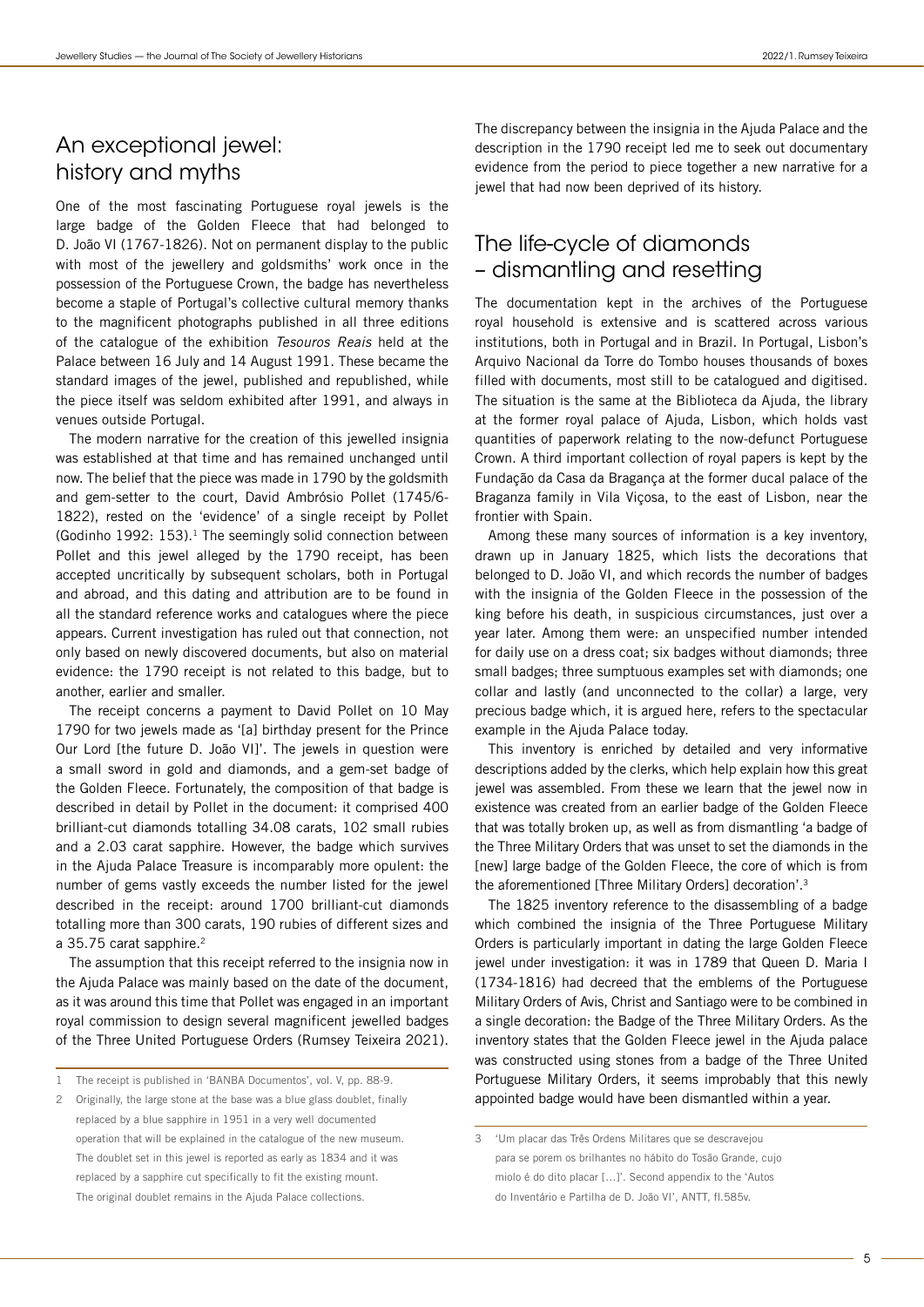The same 1825 inventory reference also includes other significant information about the construction of the large, very precious badge. The clerk tells us not only that the badge of the Three Military Orders was unset and the diamonds used in the great badge of the Golden Fleece, but also that the new jewel incorporated the 'core' of the disassembled piece intact. This way, the palmette motif now in the centre of the great badge of the Order of the Golden Fleece, which survives in the Ajuda Palace, is an original element of this earlier badge of the Three Military Orders that was dismantled.

Study of the decoration in question revealed a great deal of information about its construction, including evidence to support the claim made in the inventory that the plaque with the palmette motif was used in the piece as a single section. This plaque is fixed to the framework around it by means of a series of pins on the verso, some of which have clearly been adapted by means of small grooves opened in the metal framework, into which fixings have been soldered. Of these, two are redundant in the context of the jewel's present construction (fig. 2). The back of this palmette plaque has, additionally, six small grooves arranged symmetrically which are unfilled but may have been for fixing the piece into a different jewel – perhaps the badge of the Three Military Orders, to which it had previously belonged (fig. 3).

# The 'core' in the form of a palmette

Encircled by laurels and secured by a fluttering bow, the central palmette is set with the largest diamonds of the greatest clarity. The biggest of these is cushion cut, weighing an estimated 22 carats and displays a yellowish tint which, combined with an unusual orange fluorescence (Carvalho 2022), takes on an extraordinarily warm tone when exposed to light on the UV spectrum, such as sunlight. Set near to it are two diamonds, roughly circular in shape, of around 4 carats each, both with a lovely, light-pink tint.

The central palmette motif not only establishes the neoclassical aesthetic of this great jewel; it also acts as a marker for the changing taste in the style of jewellery commissioned by the Portuguese court (Vassallo e Silva, 2000). In this context it is interesting therefore that the palmette itself actually pre-dates the badge in which it is now preserved. This suggests a reassessment of the formal relationship between the design of D. João's large Golden Fleece badge and the drawing of the rocaille shell motif that was incorporated into the lid of the splendid snuff-box commissioned in 1755-6 by King D. José I (1714-1777), grandfather to D. João VI (fig. 4). The stylistic similarities between the two motifs testify to the fluidity of the transition from the rococo to the



#### Fig. 2. (above)

Detail of the back of the badge where one of the fixings without function in the current configuration is visible. The pierced gold element was soldered after the removal of a segment of the original gold lining. © João Júlio Rumsey Teixeira

#### Fig. 3. (right)

Detail of the back of the palmette showing two of the fixing grooves that are currently without function. © João Júlio Rumsey Teixeira

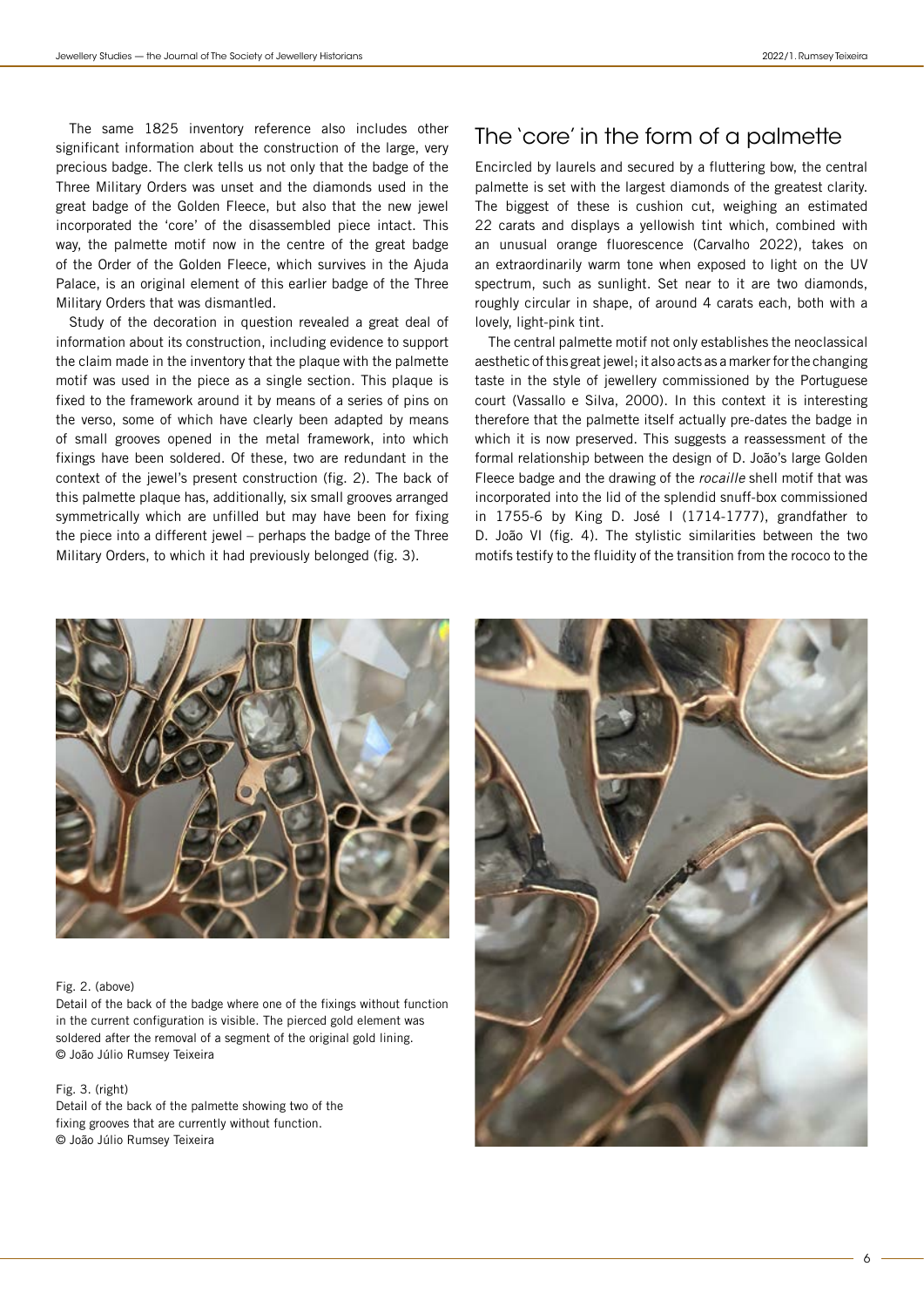

#### Fig. 4.

Central element of the badge of the Order of the Golden Fleece placed next to the magnificent snuff box commissioned by King D. José after the Lisbon earthquake of 1755 (France, Paris, 1755-6; Pierre A. Jacqmin, PNA, inv. 4786). © PNA/DGPC/ADF Luísa Oliveira



Fig. 5. Back of the badge of the Order of the Golden Fleece © PNA/DGPC/ADF Luísa Oliveira



neoclassical style in Portuguese art of the late eighteenth and early nineteenth centuries. D. José's snuff-box, commissioned shortly after the 1755 Lisbon earthquake, and the great badge of the Order of the Golden Fleece made for his grandson, the future João VI, in the context of the rising Napoleonic threat, are both pieces designed to project messages of economic power and courtly sophistication.

One of the most extraordinary technical features of the badge is the lightness of its à jour, or open setting (fig. 5). In the manner of lace, the gold-backed silver structure is kept to the bare minimum necessary in order to trace the design of the jewel and secure the gemstones which, mounted in this way, are completely exposed to the passage of light. Although open settings had already been used in the finest jewellery for some decades, the technique was employed sparingly in Portugal, as it was usually used only for the finest stones.

# Who and when?

The overall design and construction of D. João VI's badge of the Order of the Golden Fleece, nearly 30 cm in length and set entirely à jour, reveals a profound shift in the level of skill used to execute jewellery at the Portuguese court. Unlike the pieces produced in the early part of the reign of D. Maria I (reign 1777- 1816), the size and technical sophistication of D. João's great jewel anticipated the extraordinary and hyper-opulent jewellery that would soon emerge from Napoleonic circles. In this context, it is impossible to forget that one of the bedrocks of Portugal's finances rested on the Crown's monopoly of the diamond mines in Brazil, and that these mines were the subject of great interest – and envy – among the remaining European powers. During the early years of the nineteenth century until 1807, peace between Portugal and Napoleon was partly maintained by means of regular financial payments, some of these achieved through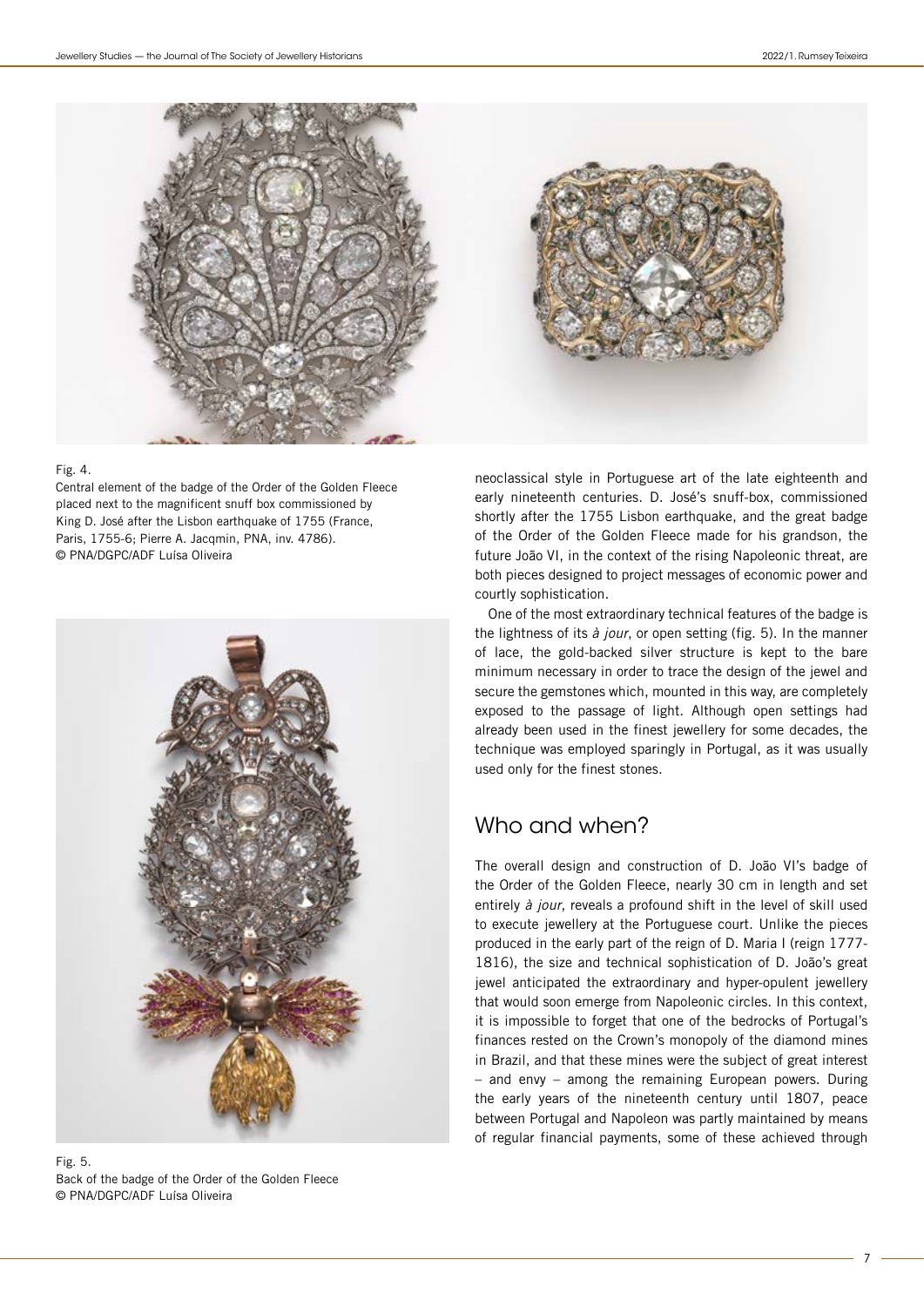

Fig. 6.

Portrait of Queen D. Maria I of Portugal (reign 1777-1816) Portuguese school, c. 1780

Oil on canvas The queen wears lavish diamond, sapphire and pearl jewellery. The sapphire and diamond medallion in her hair is the one at the Ajuda Palace that is set with a sapphire weighing over 100 carats (PNA, inv. 4782). Courtesy of the Portuguese Ministry of Foreign

Affairs, © Photo: João Júlio Rumsey Teixeira

loans guaranteed by thousands of carats of diamonds.<sup>4</sup> This state of affairs made clear the scale of diamond production controlled by the Portuguese Crown. At a time of high political and military tension, this increasingly valuable asset was flaunted by Portugal's rulers, who deliberately depicted themselves wearing jewellery and decorations studded with large diamonds (figs. 6, 7, 8 and 9).

D. João's commission of the great badge of the Golden Fleece took place in this context. It has still not been possible to

4 There are records of diamonds being handed as guarantee for loans and 'diplomatic' payments in several years, and of these 1801 was among the most notable because of the Treaty of Badajoz. In that year, according to Jean A. Junot, between 110,000 and 115,000 carats were deposited with the Amsterdam merchants Baring & Hope as a guarantee for a loan taken out by the Portuguese Crown after the treaty was signed (Junot, 2006: 122).



Fig. 7. Portrait of Prince Regent D. João (later King D. João VI) (reign 1816-1826) Domingos António de Sequeira (att.), 1802-1807 Oil on canvas D. João wears several magnificent diamond-set jewels: shoe-buckles, the Portuguese Three Military Orders badge at the sash (PNA, inv. 4784), breast-star of the Three Military Orders (PNA, inv. 4777), set of buttons (PNA, inv. 4727-4769) and, at the neck, the large diamondset badge of the Order of the Golden Fleece addressed in this article.

© PNA/DGPC/ADF José Paulo Ruas

discover exactly the year in which it was made, but one of the earliest depictions of the piece appears in a portrait of D. João made while he was still Regent, executed between 1802 and 18075 (fig. 7). Little is known about the circumstances of the commissioning of the jewel and consequently the identity of the jeweller is as yet unknown, but it is argued that its innovative construction, together with the dating, make it almost impossible to attribute it to David Pollet since his work for the royal household had gradually come to an end during the course of the 1790s, even before he was arrested on charges of robbery in 1796 when his relationship with the court ceased altogether (Mendonça

<sup>5</sup> Palácio Nacional de Ajuda, inv. 4115. Unfortunately, the portrait is not securely dated, although it must have been painted after 1802 because the depiction of the Ajuda Palace in the background reflects changes to the architecture that were approved in that year.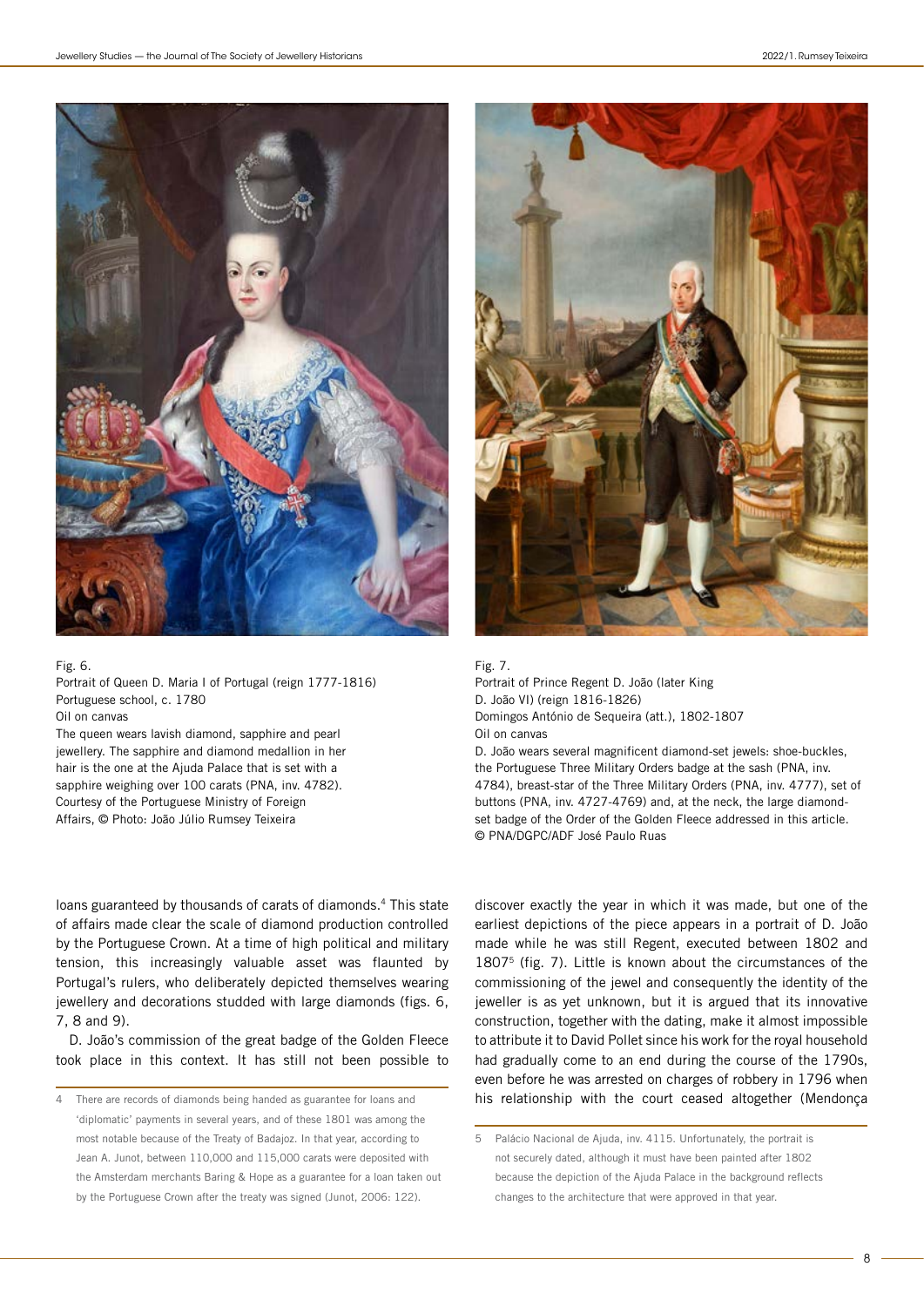

#### Fig. 8.

Portrait of Emperor and King D. João VI Domingos António de Sequeira, 1821 Oil on canvas Courtesy of The National Museum of Ancient Art, Lisboa, © Photo: Júlio Marques, 1999 - arquivo fotográfico da Assembleia da República, PT-AHF/DE/R155



Fig. 9. Detail of the chest of D. João in the portrait of 1821 by Domingos António de Sequeira. The badge of the Golden Fleece is worn alongside other lavishly diamond-set decorations and jewels. Courtesy of the National Museum of Ancient Art and the Portuguese Parliament Museum, © João Júlio Rumsey Teixeira

2012, 90-4). Furthermore, the delicate construction of the central palmette is unlike David Pollet's heavier style though a few receipts concerning payments of works entirely made à jour by him are known. Surviving jewels by David Pollet testify that he preferred, and was a master of, working with robust closed-back mounts.This robustness might partly be explained by his training in his father's studio, the Polish Adam Pollet (c.1720-1785) and in London, during the 1760s.

Two names stand out from a survey of the surviving lists of goldsmiths who supplied the royal household at the turn of the nineteenth century: Carlos José van Nes, who up until 18056 (the probable date of his death), produced several important jewels, and José Luís da Silva, who was responsible for large-scale items. Indeed, from 1801 until the royal family left for Brazil in 1807,

da Silva was one of the most important goldsmith-jewellers employed by the royal household. The delay in payments to him from the Crown can be explained by the departure of the court, as well by da Silva's own death shortly after this. However, in February 1816, the account was finally settled, and his widow received the balance of payment for his works, some of which had been handed over many years earlier.<sup>7</sup> Significantly, among the pieces listed in this final balance is an entry for eleven diamonds 'for the Badge of the Fleece'8 but the lack of any further reference to the object makes it impossible to link the payment to a specific object – particularly since, as we have seen, D. João owned several diamond-set badges of that Order.

<sup>6</sup> BANBA Documentos, VII, 1956: 20.

<sup>7</sup> BANBA Documentos, VII, 1956: 61-7.

<sup>8</sup> BANBA Documentos, VII, 1956: 66.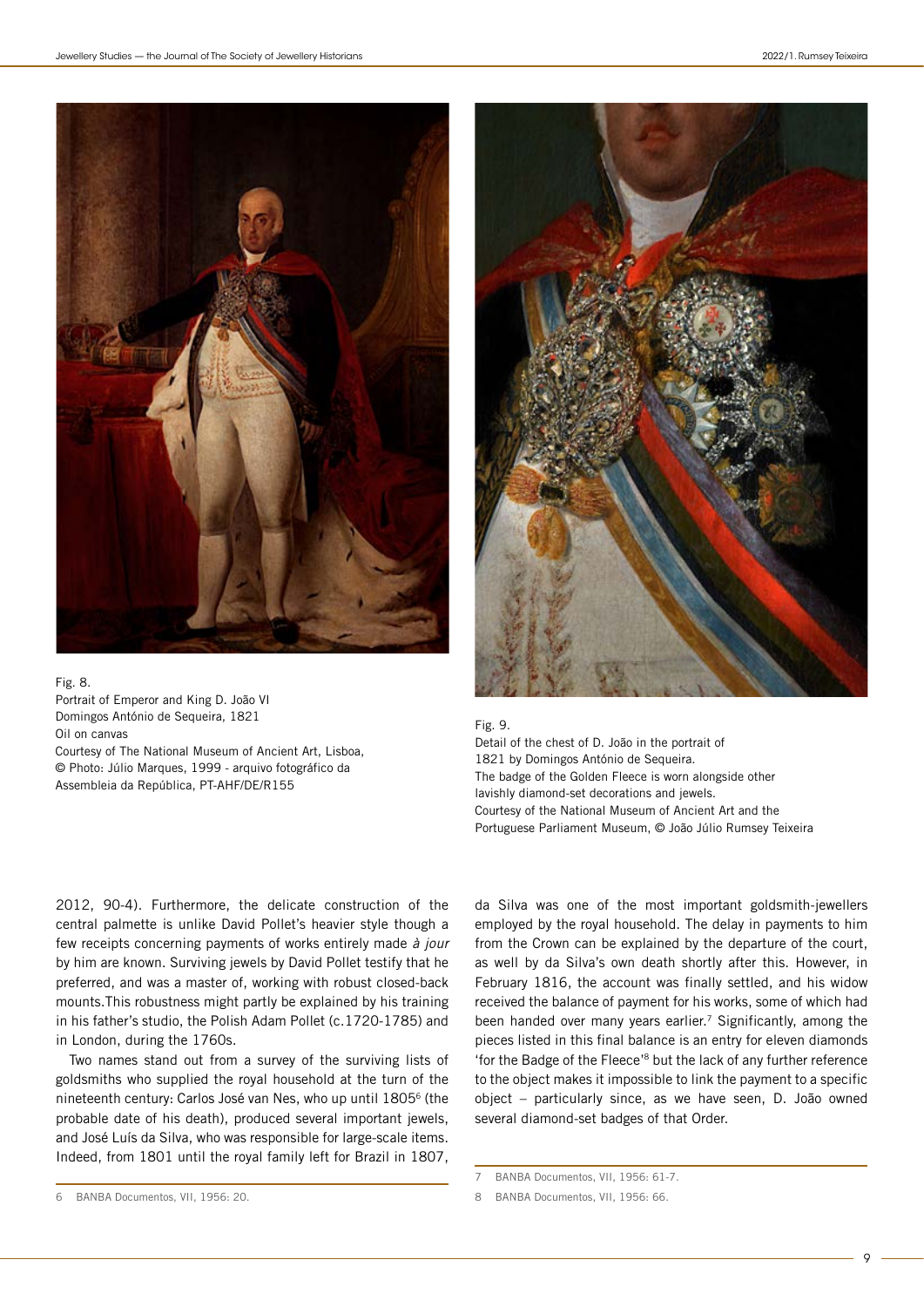

Fig. 10.

Element of the alternative mount that could be fixed at the lower part of the palmette. Portugal, Lisboa, ca. 1800. Brilliant cut diamond, silver and gold PNA, inv. 53317. 2,0 x 7,0 x 0,9 cm. © PNA/DGPC/ADF José Paulo Ruas



Fig. 11. Back of the alternative mount.

At the lower part is visible the hinged clasp where another diamondset element representing the ram's fleece and rays could be hung. © PNA/DGPC/ADF José Paulo Ruas

### A versatile jewel, and other surprises

The material and symbolic importance of the great badge of the Golden Fleece meant it appeared frequently in depictions of D. João, both during the period of his regency and once he became king, after the death of his mother Queen D. Maria I (1734-1816). In most depictions of the badge it is noticeable that the depiction of the palmette plaque in the central section is consistent, while the design of the elements of the lower section of the jewel varies. Although artistic licence might offer some explanation for these differences, we should be careful not to attribute all these changes to the imaginative vision of different artists.

One of the most surprising and exciting moments in this research took place when it was possible to identify the function of a fragment of jewellery that served no apparent purpose,<sup>9</sup> yet which shared the same ornament, dating and workshop techniques as the laurel branch frame which encircles the central palmette in the great badge of the Golden Fleece (fig. 10 and 11). Close examination of this fragment confirms that it was in fact designed to form part of the badge. The decorative vocabulary and workmanship of the front are identical to that of the garland which surrounds the palmette, suggesting it was designed to be inserted below the plaque; the reverse of the fragment, meanwhile, exactly fits this location. A trapezoidal section on the back of the piece with a screw at the centre and pins at either side, slots into a corresponding trapezoidal space at the back of the great badge (fig. 12). Indeed, two of the fixtures designed to receive the fragment are also visible from the front of the badge. The base of the fragment additionally has a hinged clasp for the suspension of an additional piece which, naturally, would have consisted of a ram's fleece and horizontal rays, the symbols of the Order.

This discovery confirms that this great badge could be

9 Palácio Nacional da Ajuda, inv. 53317. The fragment was included in the major 1991 exhibition, 'Tesouros Reais' (cat. no. 45), where it was identified as a necklace clasp.



#### Fig. 12.

Fittings on the back of the lower part of the palmette and their matching ones on the back of the alternative mount. © PNA/DGPC/ADF Luísa Oliveira and José Paulo Ruas, edited by João Júlio Rumsey Teixeira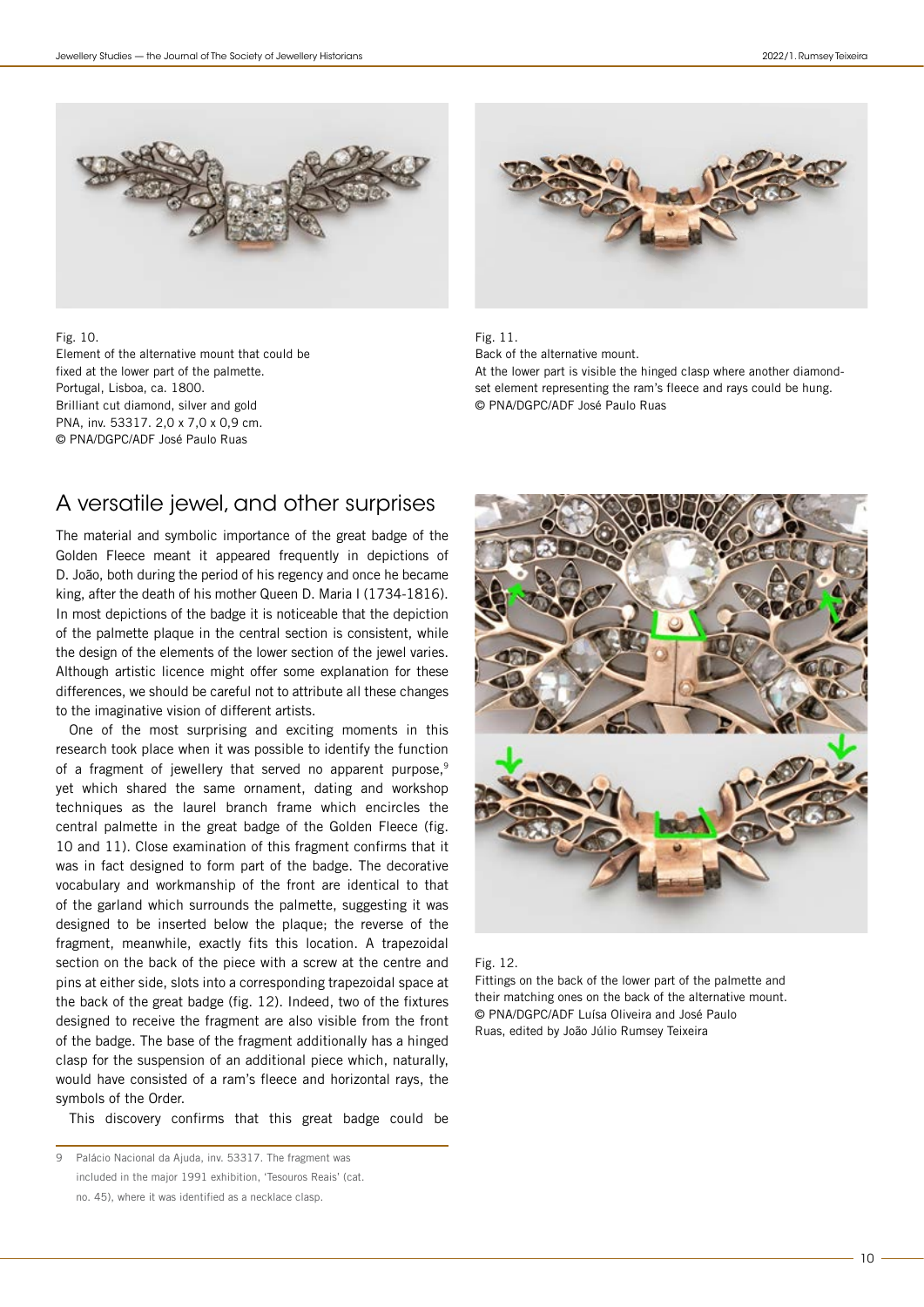

mounted in a different, simpler, form to suit the requirements of a less formal occasion (fig. 13a and b). In support of this are the numerous references found in inventories drawn up after D. João's death to 'a box which has within it a mount for the great Fleece, being a ram with its rays and ornament, all in small diamonds'.10 This clearly shows that at the time there was an alternative set of pieces that could be attached to the great badge. This set consisted of a ram's fleece and rays (now lost) that hung from an ornament in the shape of a laurel branch (the fragment now identified) which served as a link to the main jewel. The written descriptions coupled with evidence of the fragment which survives today show us that this alternative set was executed in silver and brilliant-cut diamonds, and therefore monochrome. By contrast, the rays and fleece on the badge as it survives today bring together the yellow of the gold setting, the red of the rubies, the brilliant scintillation of the diamonds and the deep blue of the central sapphire in a dazzling play of colours (fig. 14).



Fig. 13 a. (top) Central palmette Fig. 13 b. (bottom) Photomontage showing the central palmette with the alternative laurel-shaped mount in its original place. © João Júlio Rumsey Teixeira



Fig. 14. Detail of the lower part of the large badge of the Order of the Golden Fleece. © João Júlio Rumsey Teixeira

10 'Uma caixa que tem dentro uma guarnição para o Tosão grande, sendo hum cordeiro com os seus raios e guarnição, tudo de brilhantes pequenos': Autos do Inventário e Partilha de D. João VI, ANTT, fl. 584.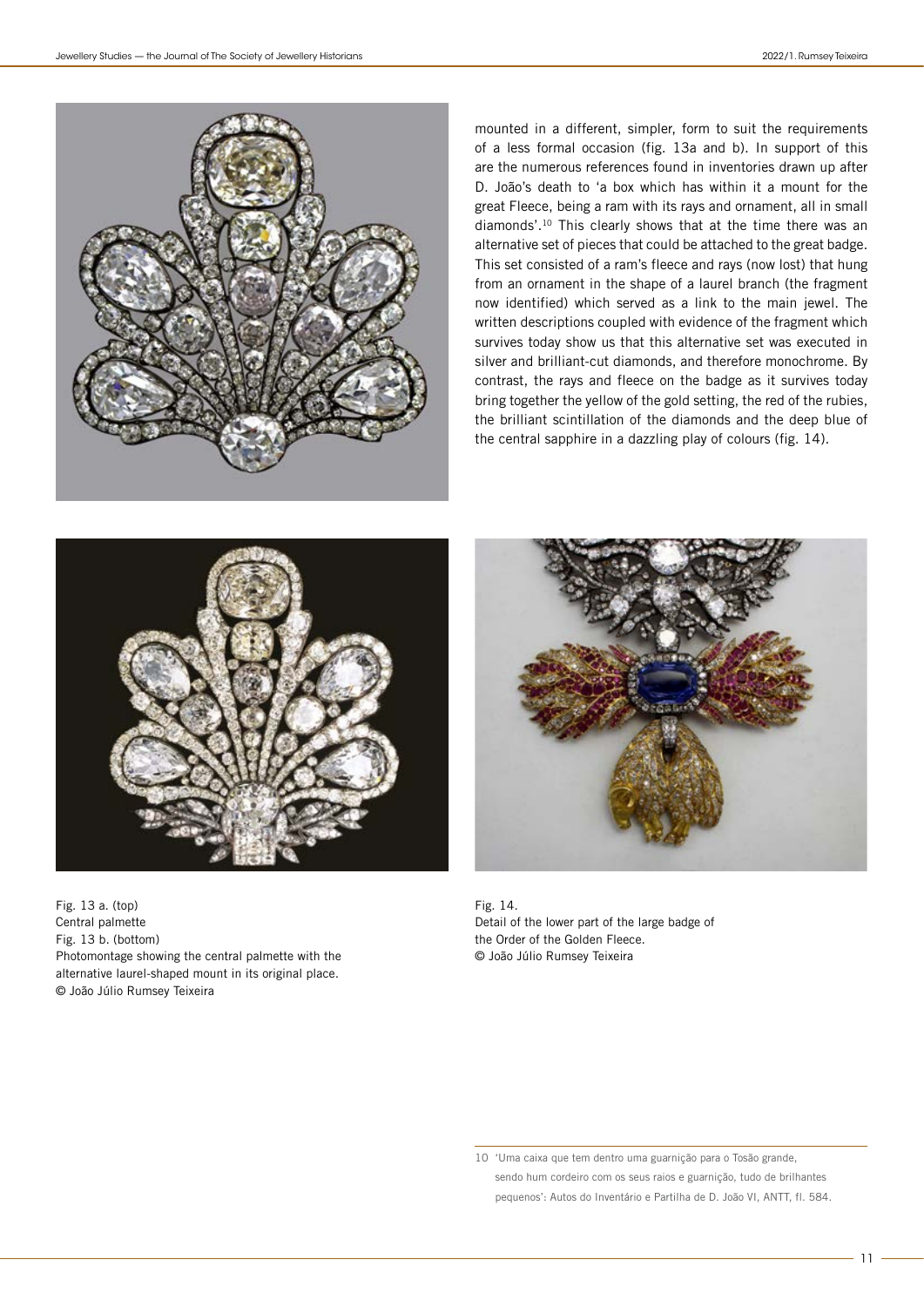## And a second badge of the Golden Fleece

The great badge of the Golden Fleece in its current configuration, as well as the alternative mount related to it, were all the property of D. João VI until his death (1826), and he took them with him when he moved the court to Brazil. During that period (1808- 1821), the centre of Portuguese political power was based in Rio de Janeiro and consequently Brazil acquired the status of a kingdom in 1815 while Portugal was renamed 'The United Kingdom of Portugal, Brazil and the Algarves'. D. João VI's transatlantic political manoeuvres peaked in the years 1817-18 and garnered immense prestige for the Portuguese Crown across Europe. In 1817 his son and heir D. Pedro (1798-1834) married Leopoldine von Habsburg (1797-1826), while in the following year D. João himself was formally proclaimed King of the United Kingdom of Portugal, Brazil and the Algarves.

In a Europe coming to terms with the aftermath of Napoleon and the diplomatic negotiations of the Congress of Vienna, the marriage of D. Pedro to a princess who was the daughter of Frances I of Austria (1768-1835) and sister of Maria Luísa (1791-1847, second wife of the recently-deposed Napoleon), served to highlight the political might of Portugal, which now officially stretched as one united country across the Atlantic. The negotiations and celebrations associated with the wedding required a great deal of new jewellery to be commissioned, not only for members of the Portuguese court, but also as gifts and 'agrados' (literally, 'sweeteners') for a vast number of Austrian courtiers – a staggering display of generosity that dazzled not only the Austrian court, but the bride herself.11 Equally, D. João's proclamation as King of Brazil – and hence ruler of a European dynasty whose power stretched beyond the old continent – prompted the court to organise another series of spectacular celebrations to mark the occasion.

Although the subject still lacks an in-depth study, the production of jewellery in Rio de Janeiro during this period was evidently considerable and to a high standard. This is demonstrated by the refinement of some of the pieces which survive, such as the royal crown commissioned for the 1818 Acclamation (fig. 15). In the context of both these celebrations, numerous diamond-set jewels and decorations would have been newly commissioned for the royal family, while pieces from the royal treasury that had been brought over from Portugal in 1808 would have been adapted and remodelled to suit the new requirements (Rumsey Teixeira 2022). This, then, is the context for the portraits which show D. João VI and his heir, D. Pedro, each wearing identical large, jewelled, badges of the Order of the Golden Fleece.

The 1820 uprising in Porto made it imperative that D. João leave Brazil and return to Portugal, where he arrived in 1821. D. Pedro remained there, together with Leopoldine, and in 1822 declared Brazil's independence from Portugal. The evidence of



Fig. 15.

Detail of the gold royal crown made in Rio de Janeiro, in 1817, for the Acclamation of King D. João VI (PNA, inv. 4863). © PNA/DGPC/ADF Luísa Oliveira



 $Fig. 16$ Bust of D. Pedro as First Emperor of Brazil Brazil, Rio de Janeiro, 1826 Marc Ferrez Bronze City Council of Angra do Heroísmo, Azores © João Júlio Rumsey Teixeira

<sup>11</sup> Among the many jewels distributed by the Portuguese at the Viennese court, the miniature portrait of himself, framed by large diamonds, which D. Pedro presented to his bride Leopoldine, gained particular renown (Santos, 2006: 76).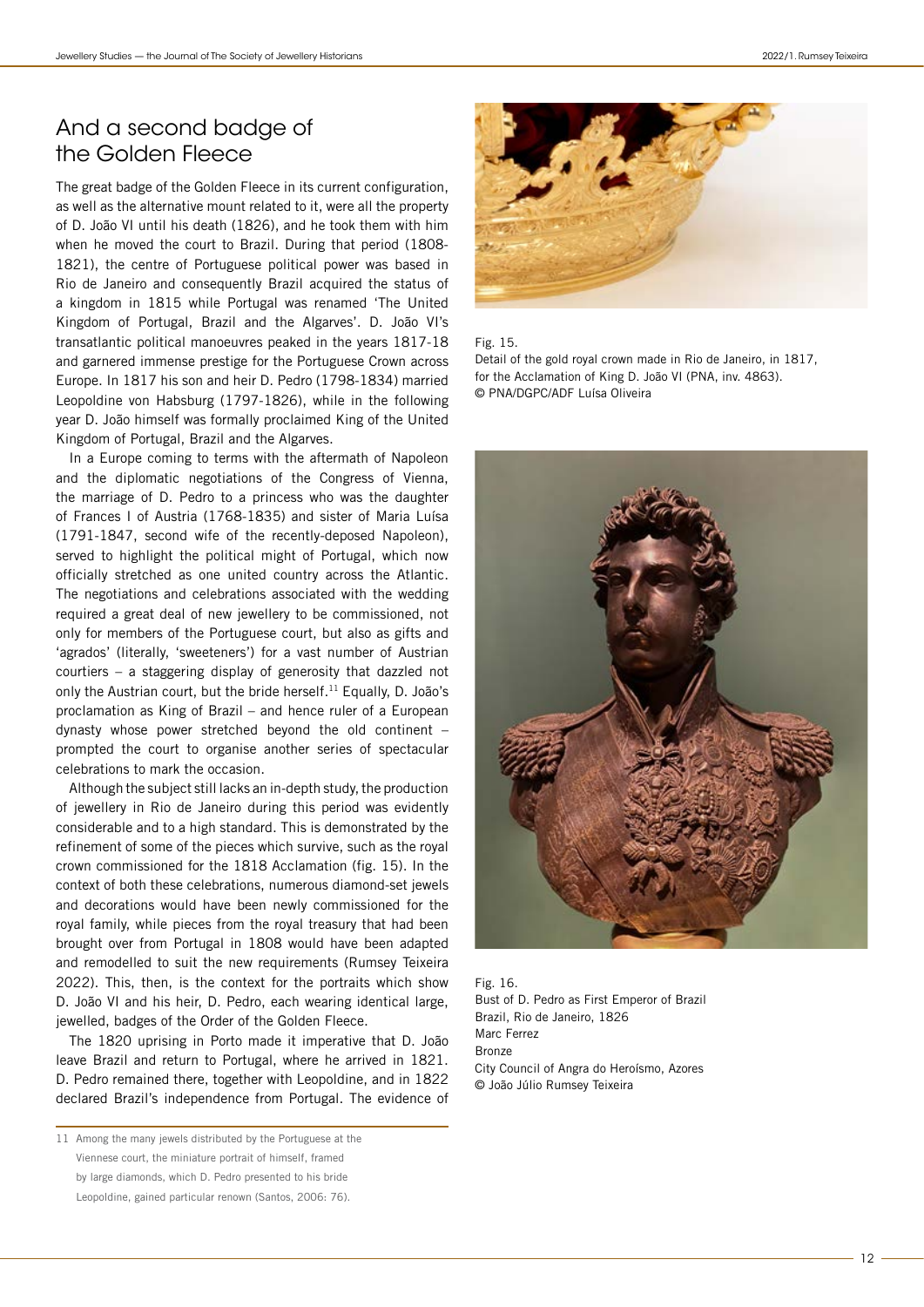inventories, written accounts, painted iconography, documented provenance and subsequent history, all confirm that the great badge of the Golden Fleece which is the subject of this paper returned to Lisbon with D. João VI. However, D. Pedro continued to have himself depicted wearing an identical badge (albeit of slightly smaller dimensions) even after he had proclaimed himself Brazil's first emperor (fig. 16). This suggests that after a certain date, there were in fact two, very similar, badges of the Order of the Golden Fleece, a possibility reinforced by the fact that D. Pedro's son, the Emperor D. Pedro II of Brazil (1825-1891) had himself painted wearing the same badge shortly before his deposition (1889).

A note added to one of the inventories cited above by one of D. João VI's personal servants, Tomás António Carneiro, provides the key to the apparent mystery of the two badges. Carneiro records that 'His Majesty gave to this same Lord [D. Pedro], when he said farewell to him on his ship, a rich badge of diamonds of the Golden Fleece to stay there, to wear around the neck'.<sup>12</sup>

From this, we know that once he had boarded his ship, and shortly before sailing for Portugal, D. João VI presented his son D. Pedro with a diamond-studded pendant with the emblem of the Order of the Golden Fleece, a jewel that must 'stay there' or, in other words, be kept at the court in Rio de Janeiro. D. João's wish was evidently granted, as the badge was passed down to his grandson, D. Pedro II. Perhaps more importantly, the piece was among the small group of jewels that belonged to the Brazilian Imperial Crown treasury, and as late as 1887 appears in an inventory described as 'a diamond-set Fleece'.<sup>13</sup> Following the imposition of the Republic of Brazil and the exile of the Imperial court, the whereabouts of the jewel are unknown. The many depictions of it in imperial portraits, however, suggest it was (or possibly still is) very similar to the one which survives in the Ajuda Palace treasure, although slightly smaller in scale and with minor differences in the arrangement of the laurel-branch frame around the central palmette motif.

# From the death of João VI to the Royal Treasure Museum – 1826-2022

The death of D. João VI in 1826 plunged Portugal into an eight-year period of political unrest bordering on chaos, and of profound change. D. Pedro, although King of Portugal, now also ruled an independent Brazil. Consequently D. João, while still alive, had appointed the Infanta D. Isabel Maria (1801-1876) to act as future regent of Portugal in her brother D. Pedro's name. D. Pedro's brother, the Infante D. Miguel (1802-1866) had been in exile since 1824 and was to cast a dark shadow over Portuguese politics. He was his mother's favourite and she, now



Fig. 17. Portrait of Infante D. Miguel (later King D. Miguel I) (reign 1828-1834) Vienna, Austria, 1827 Johann Ender Oil on canvas PNQ 290 © PSML/ADF João Silveira Ramos

the Queen Mother, D. Carlota Joaquina of Borbón (1775-1830), wanted him to inherit the throne and return the country to the absolutist monarchy in which they both staunchly believed.

From his empire in Brazil, D. Pedro I (IV of Portugal) issued various decrees, among them one concerning the equitable division of D. João VI's personal possessions among his children. It was the first time in Portugal that such a division had taken place on the death of a sovereign, and D. Pedro's extraordinary 'liberal resolution'14 raised a practical problem that required urgent attention, namely the need to identify and separate what could be considered the late King's personal goods from those that belonged to the State – or, as it was then, the Crown.

<sup>12</sup> 'Deu Sua Magestade ao mesmo Senhor, quando se despediu dele na nau, para lá ficar, um hábito de brilhantes rico do Tosão, de pôr ao pescoço'. Appendix 2 to 'Autos do Inventário e Partilha de D. João VI', ANTT, fl. 588 and 588v.

<sup>13</sup> Anuário do Museu Imperial, 1943: 265 (where, due to a writing lapse, it appears as a "tostão" instead of "tosão".)

<sup>14</sup> 'Sentença da Partilha', Autos do Inventário e

Partilha de D. João VI', ANTT, fl. 315.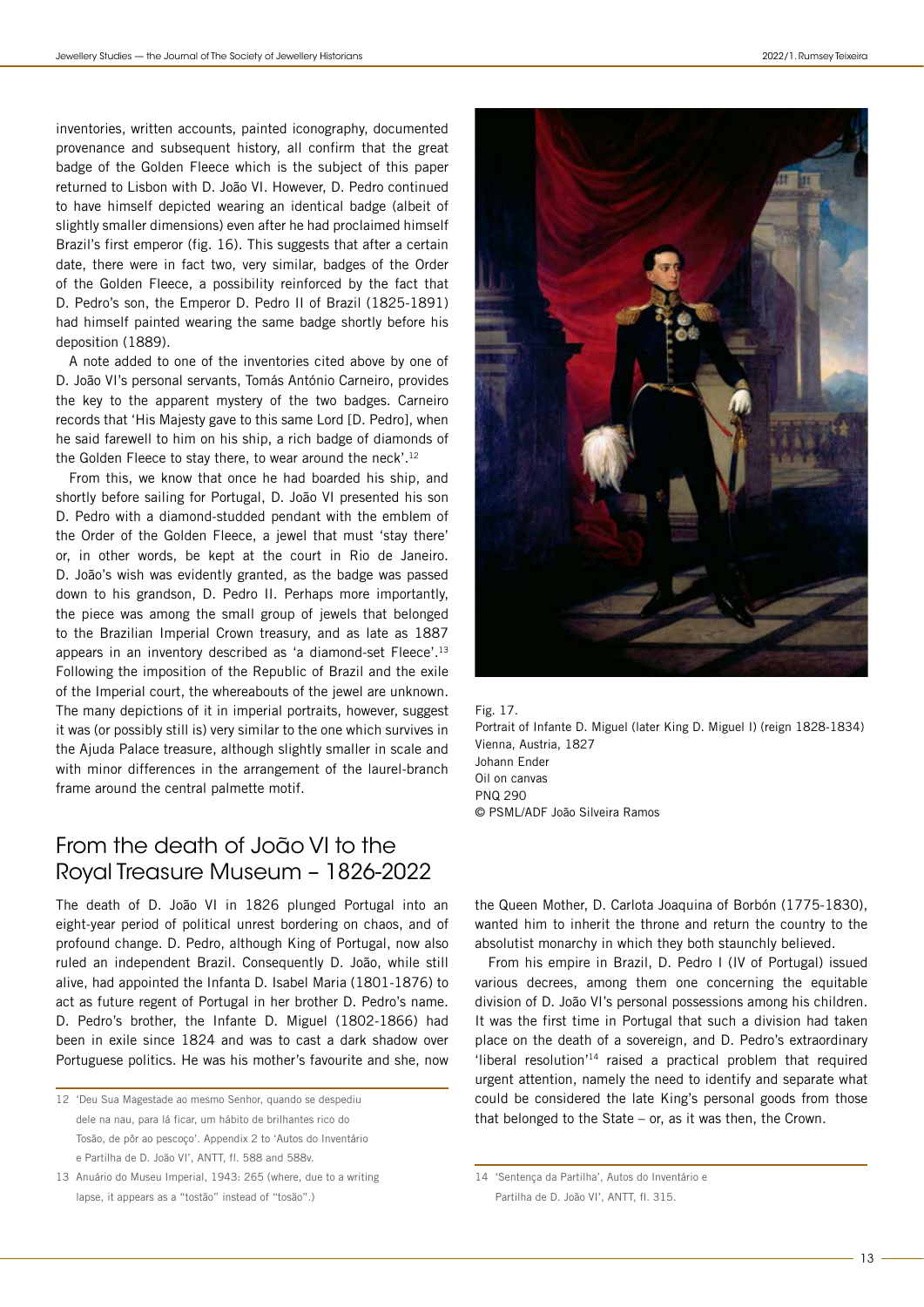

Fig. 18. Detail of the upper part of the jewel where the bow is visible, with the badge's suspension hook and its smart setting of flat brilliant cut diamonds. © João Júlio Rumsey Teixeira

This is not the place to explain this process in detail, $15$  but of relevance here is that the inheritance to be divided included many hundreds of jewels, among them the great badge of the Golden Fleece. Despite the enormous legal complexities which such a division entailed, the distribution of the late D. João VI's goods was declared finished a mere fourteen months after his death. Of the jewels apportioned to the five children eligible to inherit,<sup>16</sup> the great badge of the Golden Fleece fell to the exiled D. Miguel, who promptly returned to Lisbon in 1828. Shortly after he arrived, he organised a coup-d'état and had himself declared absolute ruler of Portugal (fig. 17). This, in turn, ignited a civil war from which the country only emerged in 1834.

After D. Pedro's victory in the name of his daughter D. Maria (1819-1853), now D. Maria II, Queen of Portugal since her father had abdicated the throne in 1826, D. Miguel left the country definitively. The treaty of Évora-Monte, which brought an end to the war, required D. Pedro to respect a number of Miguel's rights, including his right to keep his personal possessions. Yet D. Miguel had also incurred many personal debts during his brief reign, among them one with his youngest sister, D. Ana de Jesus Maria (1806-1857), Marchioness of Loulé, which he had secured with a portion of his jewels. For this, and for other reasons, a chest with some of D. Miguel's personal possessions was deposited with the Banco de Lisboa (which would be renamed the Banco de Portugal in 1846) for safekeeping when he went into exile a second time, never to return. Among the contents of the chest was the great badge of the Golden Fleece which he had inherited from D. João VI (Maranhas 2022).

The 'Case of D. Miguel's Jewels', as it became known, turned into a complex web of legal arguments, with sensitive political consequences and dragged on for over a century. The chest that contained the jewels remained at the Banco de Portugal from 1834 until 1943 when, finally, the Portuguese State – now, of course, a Republic – reached an agreement with the descendants of D. Miguel and D. Ana de Jesus Maria. Part of that agreement involved a private auction held between the State and the descendants, the aim of which was to acquire important jewels for the Portuguese nation, the most important of all being the large badge of the Golden Fleece that belonged to D. João VI. Today these jewels form part of the collections at the Ajuda Palace, among which the great badge of the Golden Fleece stands as one of the most impressive. This was true even back in 1826: one of the richest jewels left by D. João was the same, stunning, diamond-set badge commissioned around 1800, while still Prince Regent.

<sup>15</sup> For a full discussion, see Rumsey Teixeira and Maranhas, 2022: in press.

<sup>16</sup> Three of João's daughters who were already married at his death received

nothing, as the dowries they had received meant they were ineligible to inherit.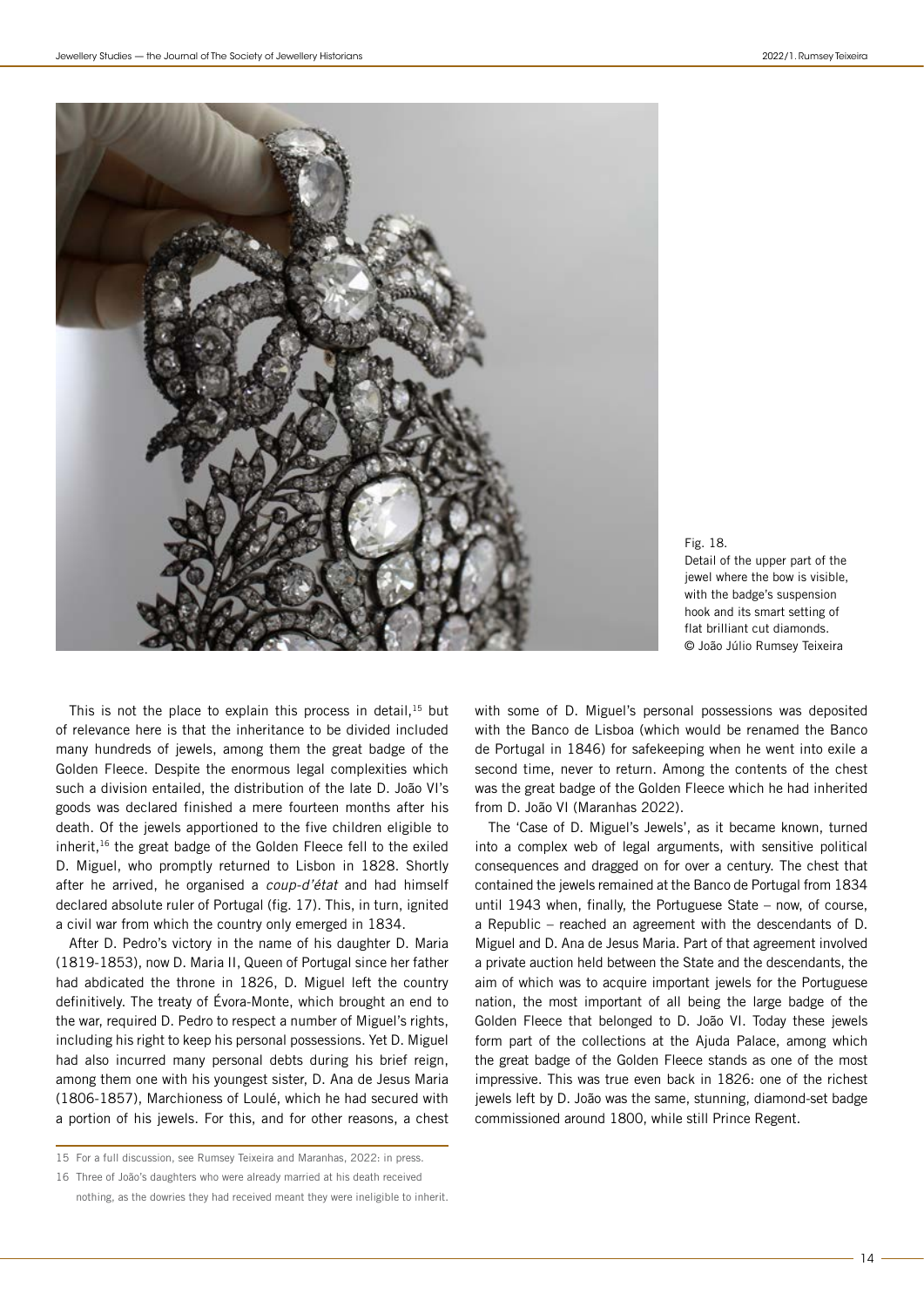# Acknowledgements

I am most grateful to José Alberto Ribeiro (director of the PNA and Royal Treasure Museum), Teresa Maranhas (curator of metalwork at the PNA and member of the Royal Treasure Museum committee), Hugo Xavier (curator at the Queluz and Pena Palaces, and member of the Royal Treasure committee), Inês Líbano Monteiro (researcher and member of the Royal Treasure Museum committee), Manuela Santana (curator of textiles at the PNA and member of the Royal Treasure Museum committee), Francisco Teixeira da Motta and João Teixeira da Motta for their outstanding kindness and generosity sharing crucial information from their own researches. Without their help it would have been extremely difficult, or even impossible, for me to reach these conclusions and write up my research in a timely fashion. All were instrumental in allowing me access to the jewels themselves but, no less important was their profound knowledge of the Portuguese Royal archives, which they generously shared with me. Their leads and suggestions were

enormously helpful, and meant I was able to navigate this vast collection of documents much more efficiently. Their assistance proves that academic work is so much more pleasurable and profitable when carried out as teamwork.

I also owe a debt of gratitude to my doctoral supervisors, Alexandra Curvelo (NOVA-FCSH / Instituto de História da Arte) and, again, Hugo Xavier (Queluz and Pena Palaces / Instituto de História da Arte), who were decisive in sharpening my academic thinking, and who helped me navigate the brilliant universe of material cultural theory and the Portuguese royal collections.

Lastly, I would like to thank Susan la Niece (the British Museum / the Society of Jewellery Historians) and the anonymous reviewers for comments on the first draft, and Kirstin Kennedy (V&A / the Society of Jewellery Historians), who encouraged me to submit this article to Jewellery Studies, and very kindly translated it into English.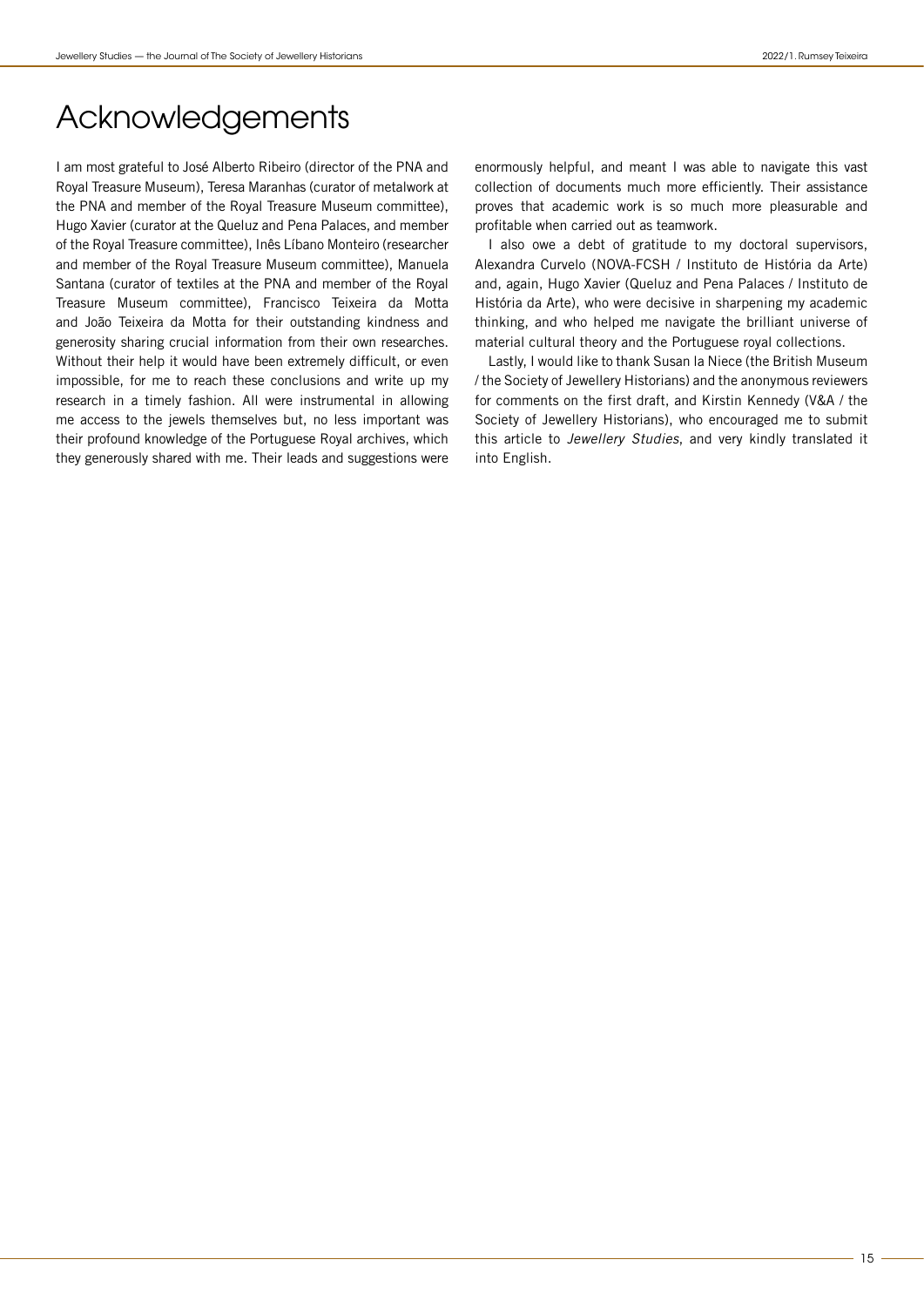# **Bibliography**

Anuário do Museu Imperial, 1943 vol. IV. Petrópolis: Ministério da Educação e Saúde.

Boletim da Academia Nacional de Belas-Artes, Documentos, 1948. BANBA vol. V. Lisboa.

Boletim da Academia Nacional de Belas-Artes, Documentos, 1956. BANBA vol. VII. Lisboa.

Carvalho, R. G., 2022, in press. 'Sinopse do Estudo Gemológico' in Ribeiro, J. A. (ed.) Catálogo do Museu do Tesouro Real do Palácio Nacional da Ajuda. Lisboa: Direção Geral do Património Cultural / Associação Turismo de Lisboa.

Junot, J. A., 2006. Diário da I Invasão Francesa. Lisboa: Livros Horizonte.

Maranhas, T., 2022, in press. 'Campanha de Restauro das Joias do Tesouro Real no Século XX', Ribeiro J. A. (ed.) Catálogo do Museu do Tesouro Real do Palácio Nacional da Ajuda. Lisboa: Direção Geral do Património Cultural / Associação Turismo de Lisboa.

Mendonça, I. M. G., 2012. 'Os Pollet, uma Dinastia de Joalheiros ao Serviço da Casa Real Portuguesa' in Vasconcelos e Sousa, G. (ed.) Actas do III Colóquio Português de Ourivesaria. Porto: UCE.

Ribeiro, J. A. (ed.), 2022, in press. Catálogo do Museu do Tesouro Real do Palácio Nacional da Ajuda. Lisboa: Direção Geral do Património Cultural / Associação Turismo de Lisboa.

Rumsey Teixeira, J. J., 2021. 'Insignia for the Senhores dos Diamantes, or Diamond Lords' in Jewellery History Today, 41, Spring 2021.

Rumsey Teixeira, J. J., 2022, in press. 'Diamantes da Coroa Portuguesa: da 'Reserva de Segredo' às estrelas de D. Maria Pia' in Ribeiro, J. A. (ed.) Catálogo do Museu do Tesouro Real do Palácio Nacional da Ajuda. Lisboa: Direção Geral do Património Cultural / Associação Turismo de Lisboa.

Rumsey Teixeira, J. J. and Maranhas, T., 2022, in press. 'Joias do Tesouro do Palácio Nacional da Ajuda' in Ribeiro, J. A. (ed.) Catálogo do Museu do Tesouro Real do Palácio Nacional da Ajuda. Lisboa: Direção Geral do Património Cultural / Associação Turismo de Lisboa.

Santos, E., 2006. D. Pedro IV: Liberdade, Paixões, Honra. Lisboa: Círculo de Leitores.

Silveira Godinho, I. (ed.), 1991. Tesouros Reais. Lisboa: IPPC. Vassallo e Silva, N., 2000. 'Os Pollet, joalheiros de D. Maria I' in Revista Oceanos, 43. Lisboa: CNCDP.

Vieira, Dr. Fr. D., 1874. Grande Diccionario Portuguez. Vol. V. Porto.

Yonan, M., 2011. 'Toward a Fusion of Art History and Material Culture Studies' in West 86th: a journal of decorative arts, design history and material culture. Vol. 18, 2, Fall-Winter 2011. The University of Chicago Press, pp. 232-248. Available at: http://www.jstor.org/stable/10.1086/662520

# **Documents**

Arquivo do Palácio Nacional da Ajuda (APNA) – Processo da Herança de D. Miguel, caderno 15.

Arquivo Nacional da Torre do Tombo (ANTT) – Arquivo da Casa Real

Arquivo Nacional da Torre do Tombo (ANTT) – Autos do Inventário e Partilha de D. João VI.